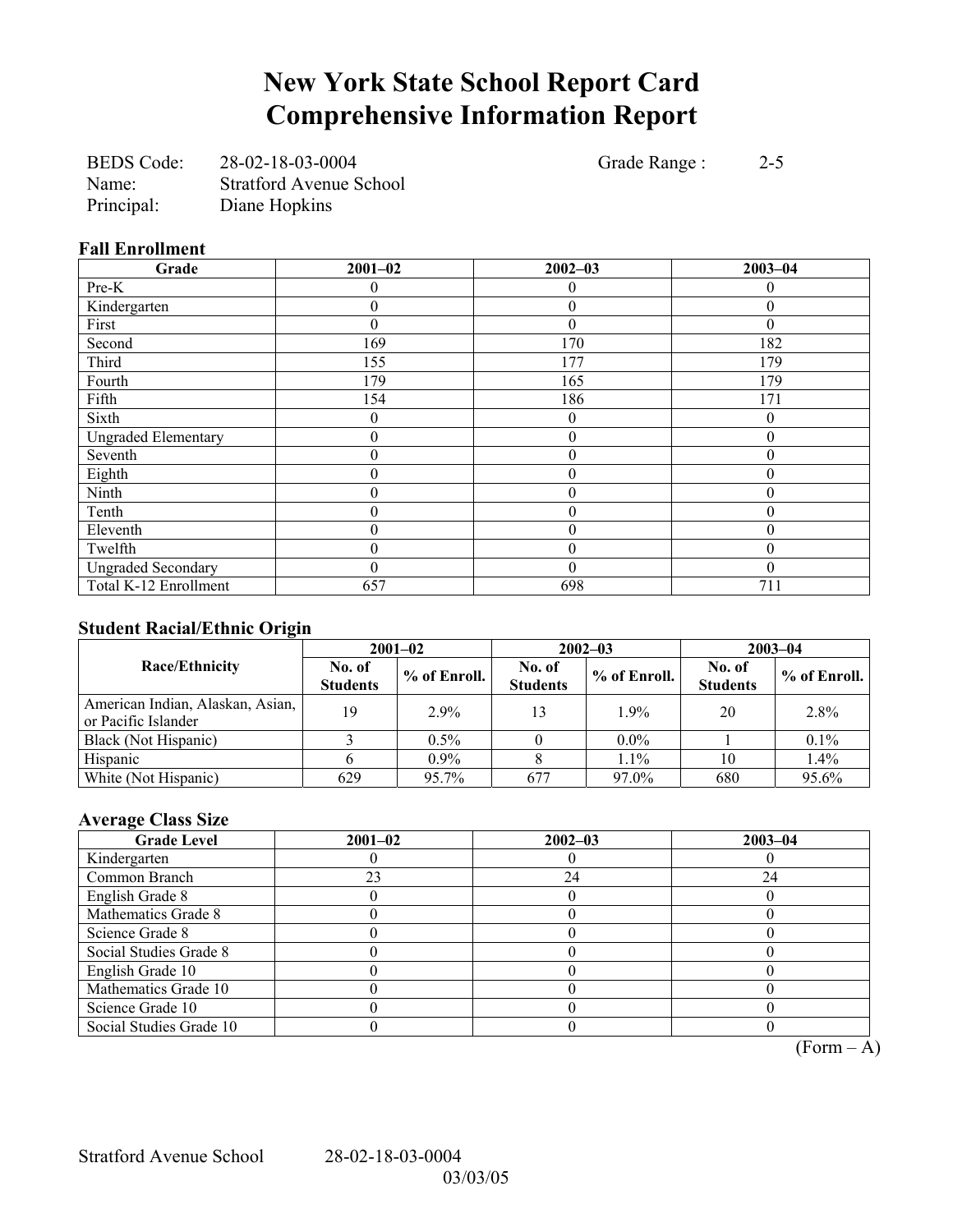#### **District Need to Resource Capacity Category**

| <b>N/RC Category</b> | <b>Description</b>                                                                             |
|----------------------|------------------------------------------------------------------------------------------------|
|                      | This is a school district with low student needs in relation to district<br>resource capacity. |

#### **Similar School Group and Description**

| <b>Similar School Group</b> | <b>Description</b>                                                                                                                                                                                                                                                        |
|-----------------------------|---------------------------------------------------------------------------------------------------------------------------------------------------------------------------------------------------------------------------------------------------------------------------|
|                             | All schools in this group are elementary level schools in school<br>districts with low student needs in relation to district resource<br>capacity. The schools in this group are in the middle range of<br>student needs for elementary level schools in these districts. |

All schools within the same N/RC category are divided into three similar school groups defined by the percentage of students in the school who are eligible for the free-lunch program and/or who are limited English proficient (also known as English language learners).

#### **Student Demographics Used To Determine Similar Schools Group**

|                                   | $2001 - 02$ |         |       | $2002 - 03$ |       | $2003 - 04$ |  |
|-----------------------------------|-------------|---------|-------|-------------|-------|-------------|--|
|                                   | Count       | Percent | Count | Percent     | Count | Percent     |  |
| <b>Limited English Proficient</b> |             | $0.5\%$ |       | $0.1\%$     |       | $0.1\%$     |  |
| <b>Eligible for Free Lunch</b>    |             | $0.0\%$ |       | $0.0\%$     |       | $0.0\%$     |  |

#### **Attendance and Suspension**

|                               | $2000 - 01$      |         |                 | $2001 - 02$ | $2002 - 03$     |         |
|-------------------------------|------------------|---------|-----------------|-------------|-----------------|---------|
|                               | $%$ of<br>No. of |         | No. of          | $%$ of      | No. of          | $%$ of  |
|                               | <b>Students</b>  | Enroll. | <b>Students</b> | Enroll.     | <b>Students</b> | Enroll. |
| <b>Annual Attendance Rate</b> |                  | 98.0%   |                 | 97.0%       |                 | 97.0%   |
| <b>Student Suspensions</b>    |                  | $0.0\%$ |                 | $0.0\%$     |                 | $0.0\%$ |

#### **Student Socioeconomic and Stability Indicators (Percent of Enrollment)**

|                          | $2001 - 02$ | $2002 - 03$ | $2003 - 04$ |
|--------------------------|-------------|-------------|-------------|
| <b>Reduced Lunch</b>     | $0.0\%$     | $0.0\%$     | $0.0\%$     |
| <b>Public Assistance</b> | None        | None        | None        |
| <b>Student Stability</b> | 94%         | 95%         | 96%         |

#### **Staff Counts**

| Staff                                 | 2003-04 |
|---------------------------------------|---------|
| <b>Total Teachers</b>                 |         |
| <b>Total Other Professional Staff</b> |         |
| <b>Total Paraprofessionals</b>        | NА      |
| Teaching Out of Certification*        |         |

\*Teaching out of certification more than on an incidental basis.

 $(Form - B)$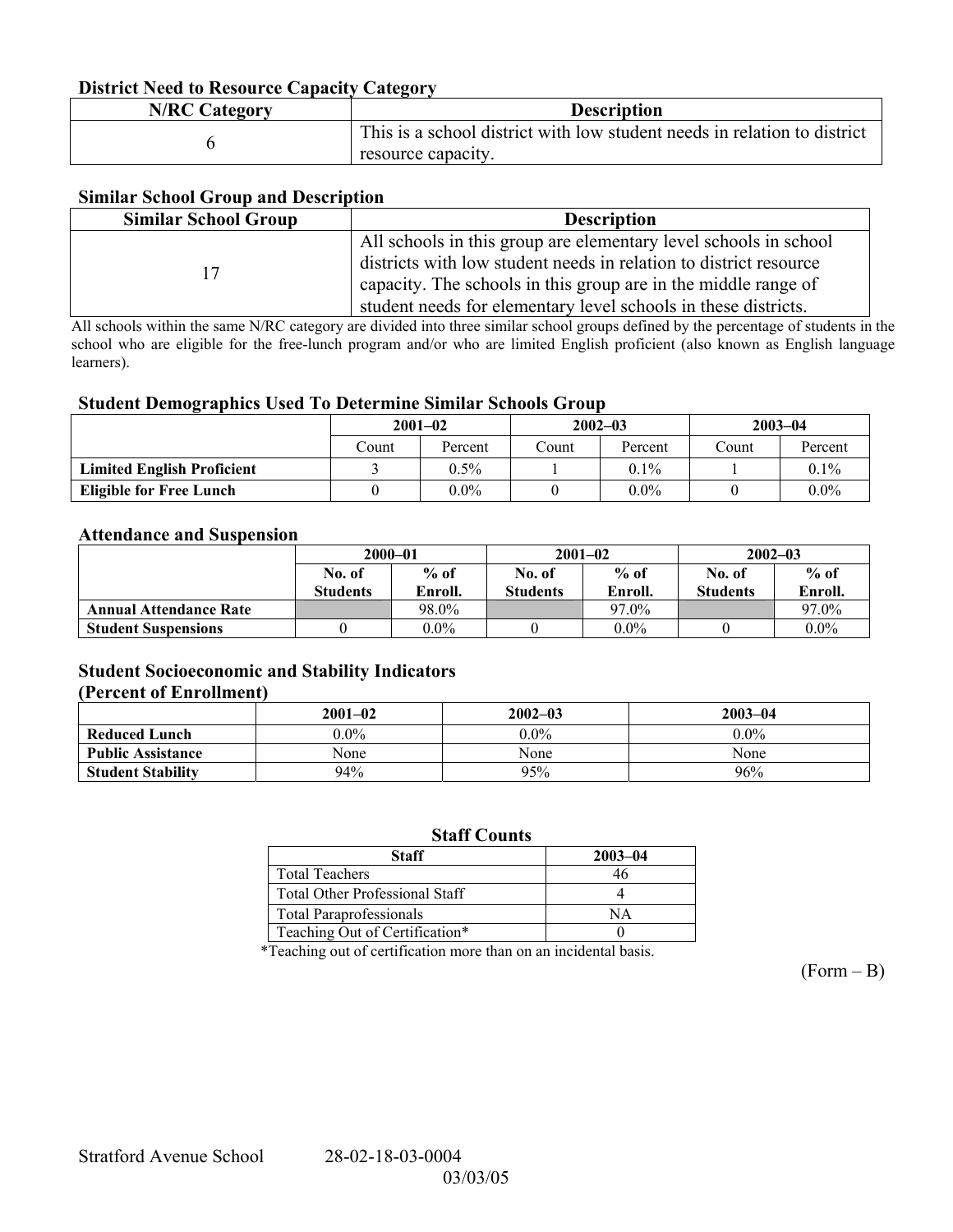# **Regents Examinations**

|                                                                            | $\overline{\phantom{0}}$ | <b>All Students</b> |             | <b>Students with Disabilities</b> |             |             |  |  |
|----------------------------------------------------------------------------|--------------------------|---------------------|-------------|-----------------------------------|-------------|-------------|--|--|
|                                                                            | $2001 - 02$              | $2002 - 03$         | $2003 - 04$ | $2001 - 02$                       | $2002 - 03$ | $2003 - 04$ |  |  |
| <b>Sequential Mathematics, Course III (last administered January 2004)</b> |                          |                     |             |                                   |             |             |  |  |
| Number Tested                                                              |                          |                     |             |                                   |             |             |  |  |
| Number Scoring 55–100                                                      |                          |                     |             |                                   |             |             |  |  |
| Number Scoring 65-100                                                      |                          |                     |             |                                   |             |             |  |  |
| Number Scoring 85-100                                                      |                          |                     |             |                                   |             |             |  |  |
| Percentage of Tested Scoring 55-100                                        | $0\%$                    | $0\%$               | $0\%$       | $0\%$                             | $0\%$       | $0\%$       |  |  |
| Percentage of Tested Scoring 65-100                                        | $0\%$                    | $0\%$               | $0\%$       | $0\%$                             | $0\%$       | 0%          |  |  |
| Percentage of Tested Scoring 85–100                                        | $0\%$                    | $0\%$               | $0\%$       | $0\%$                             | $0\%$       | $0\%$       |  |  |

## **Introduction to Occupations Examination**

|                                   | $2001 - 02$                                     |           |                   | $2002 - 03$ | $2003 - 04$       |           |
|-----------------------------------|-------------------------------------------------|-----------|-------------------|-------------|-------------------|-----------|
|                                   | <b>No. Tested</b>                               | % Passing | <b>No. Tested</b> | % Passing   | <b>No. Tested</b> | % Passing |
| <b>General-Education Students</b> |                                                 | 0%        |                   | $0\%$       |                   | $0\%$     |
| <b>Students with Disabilities</b> |                                                 | 0%        |                   | $0\%$       |                   | 0%        |
| $\mathbf{r}$<br>11                | $\cdot$ , $\cdot$ , $\cdot$ , $\cdot$ , $\cdot$ | $\cdots$  |                   | 0.00100     |                   |           |

District reports contain data for all students with disabilities enrolled in the district for the 2001–02 school year.

### **Elementary-Level Social Studies**

|                 |                                   | <b>Number</b><br><b>Tested</b> | % at Level 1 | % at Level 2 | $\%$ at Level 3 | % at Level 4 |
|-----------------|-----------------------------------|--------------------------------|--------------|--------------|-----------------|--------------|
|                 | <b>General-Education Students</b> | 160                            | 0%           | $1\%$        | 32%             | 68%          |
| <b>Nov 2003</b> | <b>Students with Disabilities</b> |                                | 9%           | 9%           | 55%             | 27%          |
|                 | All Students                      | $7^{\circ}$                    | $1\%$        | $1\%$        | 33%             | 65%          |

### **Middle-Level Social Studies**

|                  |                                   | <b>Number</b><br><b>Tested</b> | $\%$ at Level 1 |       | $\%$ at Level 2 $\%$ at Level 3 | $\%$ at Level 4 |
|------------------|-----------------------------------|--------------------------------|-----------------|-------|---------------------------------|-----------------|
| <b>June 2004</b> | <b>General-Education Students</b> |                                | 0%              | 0%    | $0\%$                           | $0\%$           |
|                  | <b>Students with Disabilities</b> |                                | 0%              | 0%    | $0\%$                           | $0\%$           |
|                  | All Students                      |                                | 0%              | $0\%$ | $0\%$                           | $0\%$           |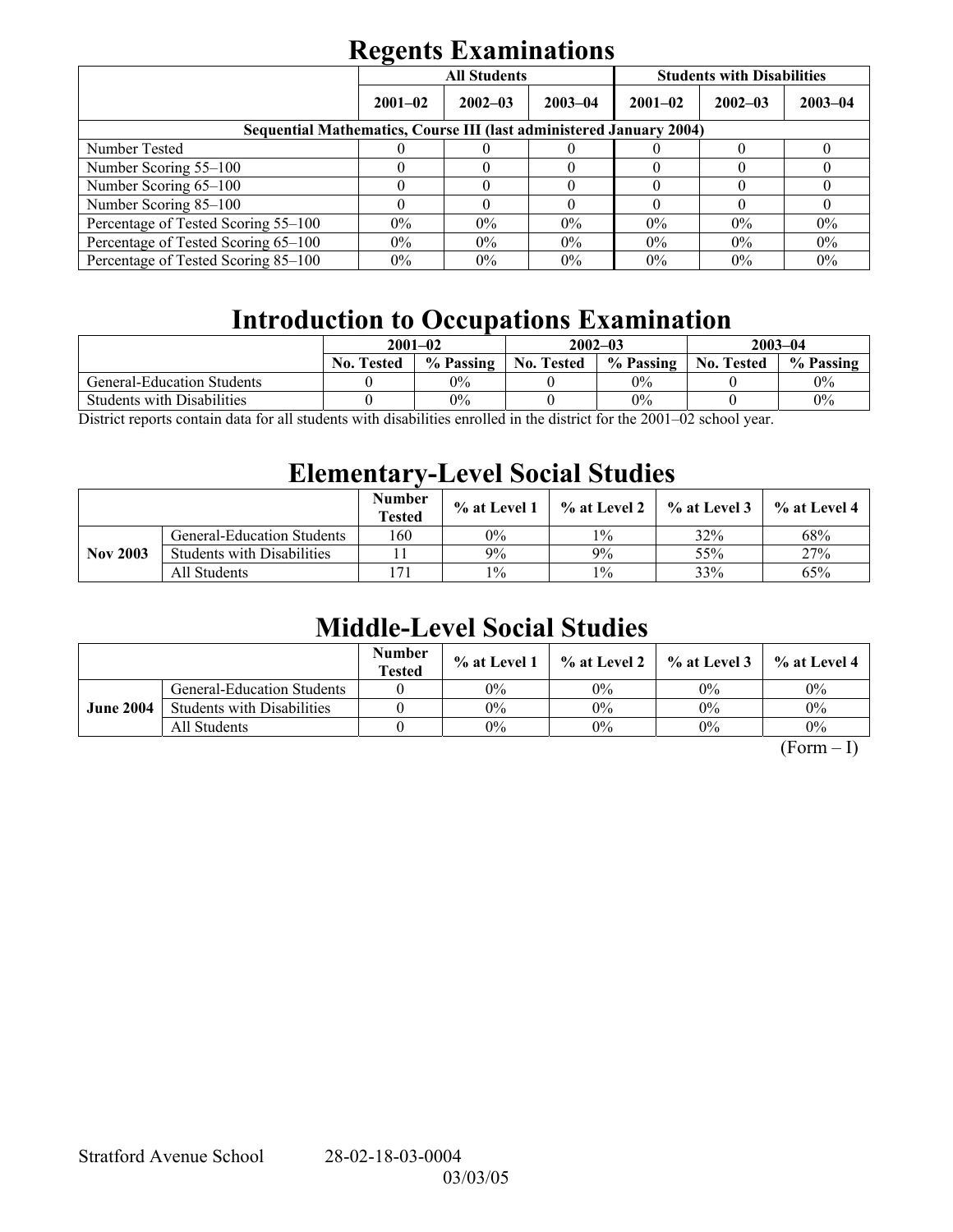### **New York State Alternate Assessments (NYSAA) 2003-04**

|                                    | <b>Count of Students</b> |                   |                |  |                    |  |  |  |  |  |
|------------------------------------|--------------------------|-------------------|----------------|--|--------------------|--|--|--|--|--|
| <b>Test</b>                        | <b>Tested</b>            | <b>Not Tested</b> | <b>Level 1</b> |  | Level 2<br>Level 3 |  |  |  |  |  |
| <b>Elementary Level</b>            |                          |                   |                |  |                    |  |  |  |  |  |
| #<br>#<br>Social Studies<br>#<br># |                          |                   |                |  |                    |  |  |  |  |  |
| <b>Middle Level</b>                |                          |                   |                |  |                    |  |  |  |  |  |
| Social Studies                     |                          |                   |                |  |                    |  |  |  |  |  |
| <b>Secondary Level</b>             |                          |                   |                |  |                    |  |  |  |  |  |
| English Language Arts              |                          |                   |                |  |                    |  |  |  |  |  |
| <b>Social Studies</b>              |                          |                   |                |  |                    |  |  |  |  |  |
| Mathematics                        |                          |                   |                |  |                    |  |  |  |  |  |
| Science                            |                          |                   |                |  |                    |  |  |  |  |  |

### **2000 Cohort Performance on Regents Examinations after Four Years**

|                              | . .<br><b>General-Education Students</b> |                                      |                |                                    | <b>Students with Disabilities</b>    |                | <b>All Students</b>                |                                     |                |
|------------------------------|------------------------------------------|--------------------------------------|----------------|------------------------------------|--------------------------------------|----------------|------------------------------------|-------------------------------------|----------------|
|                              | Global<br><b>History</b><br>& Geo.       | U.S.<br><b>History</b><br>$\&$ Gov't | <b>Science</b> | Global<br><b>History</b><br>& Geo. | U.S.<br><b>History</b><br>$\&$ Gov't | <b>Science</b> | Global<br><b>History</b><br>& Geo. | U.S.<br><b>History</b><br>$&$ Gov't | <b>Science</b> |
| <b>Cohort Enrollment</b>     |                                          |                                      |                |                                    |                                      |                |                                    |                                     |                |
| Number Scoring 55–64         |                                          |                                      |                |                                    |                                      |                |                                    |                                     |                |
| Number Scoring 65-84         |                                          |                                      |                |                                    |                                      |                |                                    |                                     |                |
| Number Scoring 85-100        |                                          |                                      |                |                                    |                                      |                |                                    |                                     |                |
| <b>Approved Alternatives</b> |                                          |                                      |                |                                    |                                      |                |                                    |                                     |                |

 $(Form - J)$